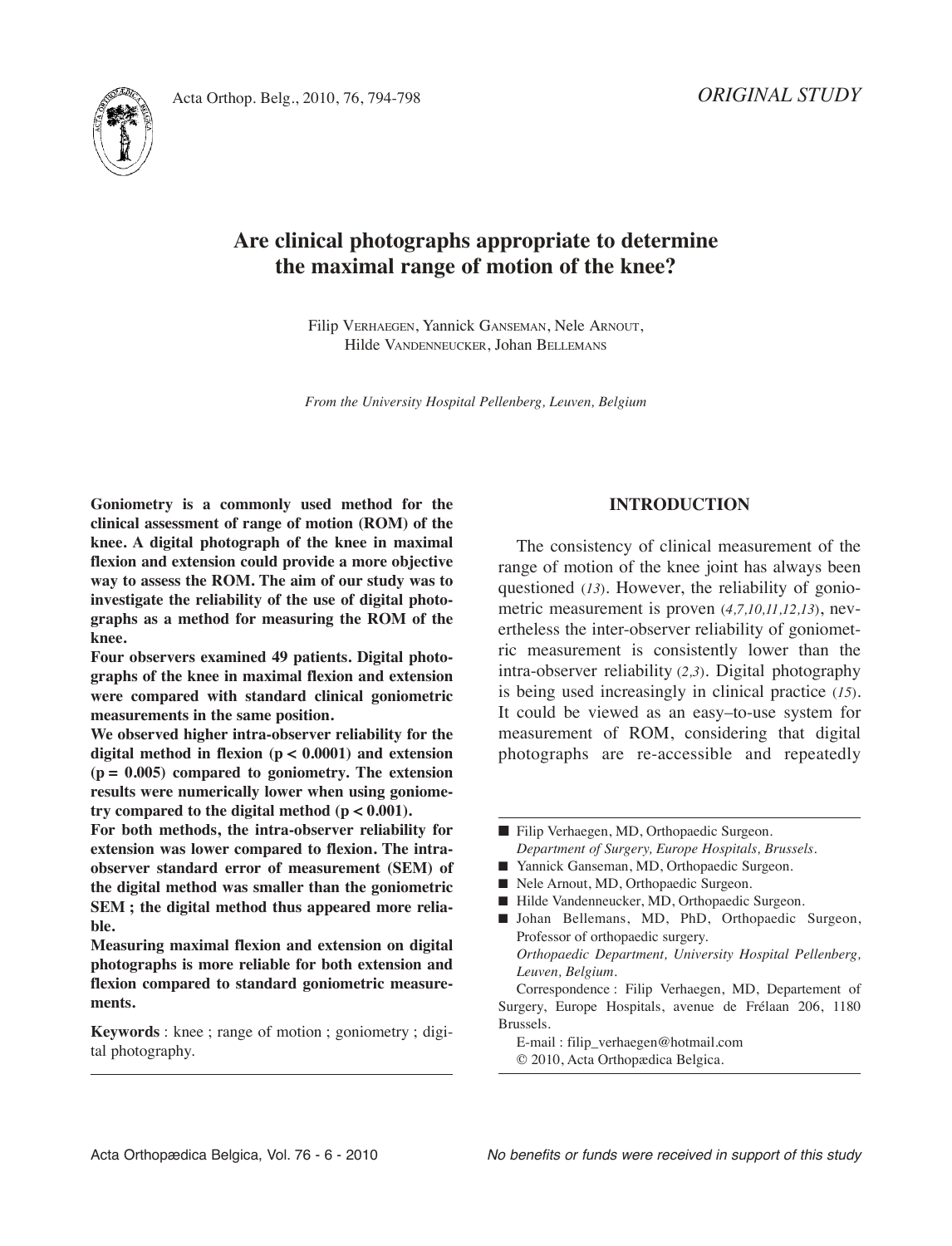useable. As the two-arm goniometer is the most widely used device, we preferred to use this standard plastic goniometer as comparison (*4,9-12*) (fig 1). The aim of our study was the investigation of the inter- and intra-observer reliability of a digital photographic measurement of knee joint range of motion. If a high level of reliability should be found, measurement of ROM on digital photograph could provide a powerful tool in daily clinical use.

## **MATERIALS AND METHODS**

The trial was divided into two parts. Part I consisted of a measuring session with digital images, taken by a nurse, and goniometric measurements taken by the four observers at the consultation of the orthopaedic department of our institution. In part II each observer measured the digital images taken by the nurse using angle measurement software. The setup of our study does not include radiographs, the literature's gold standard (*2*)*.* However the set-up of this study was not the comparison of the observed measurements against the true measurements, but to determine whether measurement of the maximal range of motion of the knee is reproducible with a digital photograph. As such we preferred to use as comparison a frequently used and frequently studied method, i.e. goniometry (*8*). Forty nine patients volunteered and gave written consent to participate in the study. These patients with a varying medical history (ranging from no significant antecedents to major bone surgery) were all consulting the orthopaedic knee consultation. If the patient had a knee pathology, the measurement was always made on



*Fig. 1.* — Goniometers of 360 degrees constructed of clear flexible plastic, were used for testing (20.5-cm arms with 1°markings).

the leg the patient suggested as less painful. Goniometers of 360° constructed of flexible transparent plastic material, were used for testing (20.5 cm arms with 1°markings) (fig 1). Each patient was positioned supine on the examination table with the lower extremity undressed. As starting position the leg was positioned in maximal extension with the heel supported by a towel, the thigh and the back well supported. Maximal extension of the knee was measured (photographic or goniometric) (fig 2). For the assessment of the flexed knee the participant was asked to flex the knee maximally (fig 3). Each observer performed four goniometric measurements. The observers were two orthopaedic surgeons with 20 years and 16 years experience respectively, one senior resident, and one medical student. The observers followed specific written directions defining the knee's position and goniometer alignment according to Norkin and White  $(11)$  (fig 3). The goniometers were blinded on one



*Fig. 2.* — Photographic setup with the knee in maximal extension.



*Fig. 3.* — An angle measurement software program was used (Vectorworks 2008) on an Apple Macbook G4, here shown with a measurement setup with the knee in maximal flexion.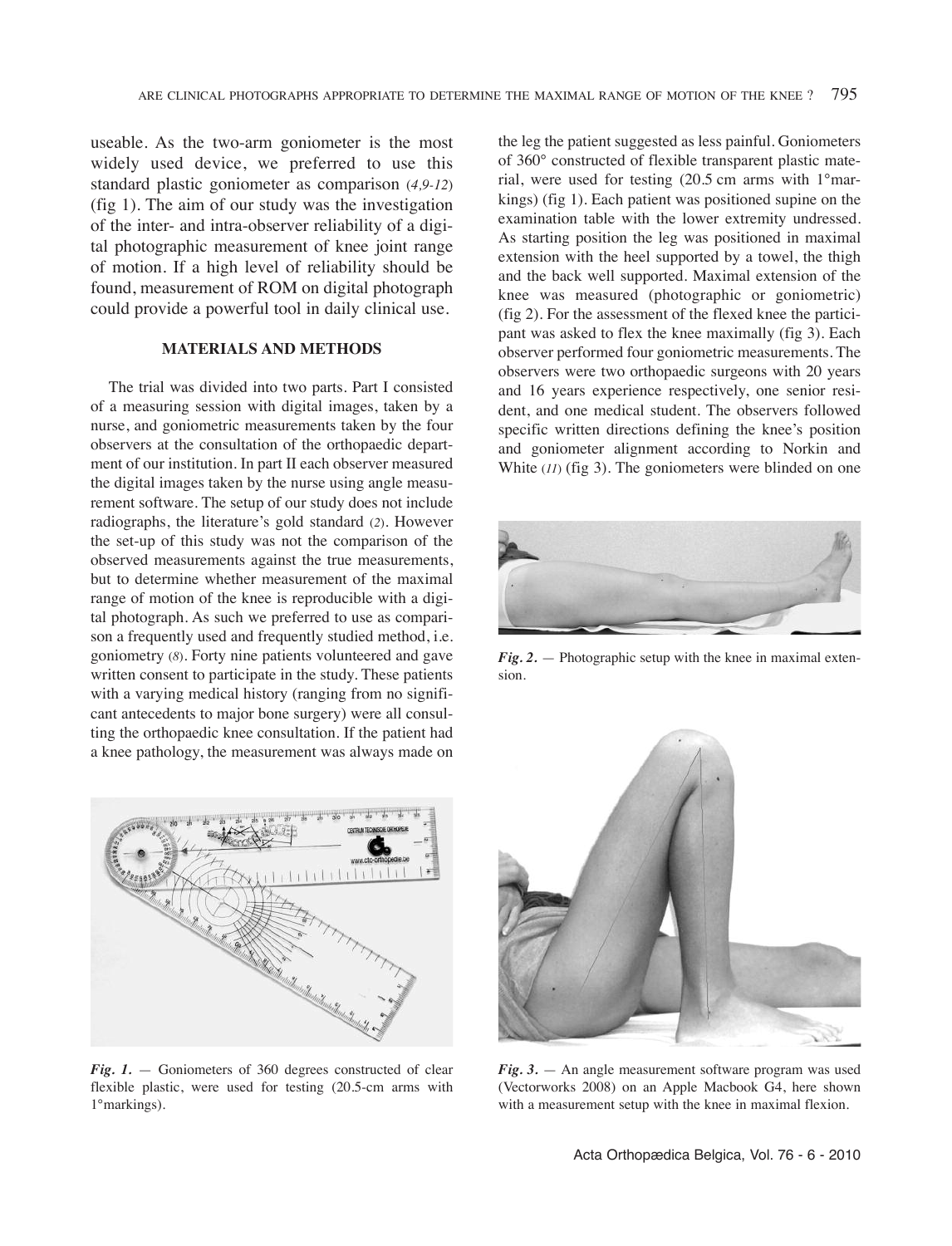side so that the observers could not estimate their measurements, to avoid learning effects. After each measurement, the blinded goniometer was handed over to an independent registrator, who read the measured degrees and noted them without communicating with the observers. All assessments were made in a one-day session. Photographs of the lateral side of the lower extremity were taken, using a Canon Ixus 40 camera placed on a tripod. The photographs were taken focused on the lateral condyle of the knee, perpendicularly, with a distance of 130 centimetres from the camera focus to the subject. In the second part, each of the four observers measured one photograph in flexion and one in extension. The photographs were blinded and randomized, to prevent the observers from visualising or estimating their results. They measured both photographs twice, in a separate measuring session with the program Vectorworks 2008 on an Apple Macbook G4. The computer screen was partially covered to prevent the observers from visualising or estimating their results. The measured result was controlled by an independent registrator and noted without communicating with the observers. This measuring session was conducted individually, during approximately one hour. The results of the first and second half of the included subjects were compared, to investigate a lower reliability towards the end of the experiment due to a decrease in concentration. The order of measurements was counterbalanced to avoid order bias. The practicality of a digital photograph was assessed, and the influence of education and experience of an observer on a goniometric measurement was evaluated (9). The intra- and interobserver reliability for each ROM measurement was assessed simultaneously on 49 patients using the 8 repeated measures (4 observers, 2 replications per observer). In the calculations, observers were considered as a random sample. Two indices of reliability are reported, i.e. the intraclass correlation coefficient (ICC) and the standard error of measurement (SEM) (*5*). A practical description of the approach can be found in Hayen *et al* (*6*). Both measures are related ; however, they define distinctly different properties. The magnitude of the ICC defines a measure's ability to discriminate among subjects, and the SEM quantifies error in the same units as the original measurement. Most of the statistical methodology addressing reliability presented in the physical therapy literature focuses on the ICC (13). Reliability was determined for the photographic and goniometer measurements and for flexion and extension measurements separately. All analyses were performed with the statistical software SAS (version 9.1) using the procedure PROC MIXED to obtain appropriate variance components from a mixed model. Intra-observer agreement was also quantified per observer. A likelihood-ratio test (LRT, based on maximum likelihood) was used to verify if the intra-observer agreement differed between the observers comparing the original mixed model with a mixed model where the variance due to respectively the two replications and methods was allowed to be observer-specific. Further, a LRT is also used to compare the SEM between both methods and between the first and second half of the included subjects. A Bland-Altman plot (Bland and Altman, 1999) based on the mean over the 8 repeated measures is used to visualize the inter-method agreement (*1*). Paired Wilcoxon tests have been used to test for systematic differences in measurement between the two methods.

## **RESULTS**

The maximal range of motion of the knee varied from  $53^\circ$  to  $165^\circ$ . The age varied from 17 to 84 years. The standard error of measurement (SEM) for flexion  $(p < 0.0001)$  and extension  $(p = 0.005)$ measured with the digital method was consistently lower than for the goniometric measurement (table I). The intra- and inter-observer reliability of both methods, expressed as intra class correlation coefficient or inter class correlation coefficient (ICC) was consistently lower for extension than for flexion (table I). We observed a systematic difference between digital imaging extension and goniometric extension measurements ; the goniometric assessments showed less hyperextension or extension deficit measurements. We compared the SEM from the first half and the second half of the digital measurements, this showed no significant difference for flexion from 1.54 to 1.62 ( $p = 0.63$ ) but a significant difference for extension from 1.28 to 2.12 ( $p < 0.0001$ ).

## **DISCUSSION**

The measurement of ROM of the knee is an important outcome parameter following knee arthroplasty. We propose a measuring method with which we observed a higher reliability than with traditional goniometry (table I) (fig 4 & 5) (*3,4,9*). With a goniometer the observers measured more extension deficit, or less full extension or hyper-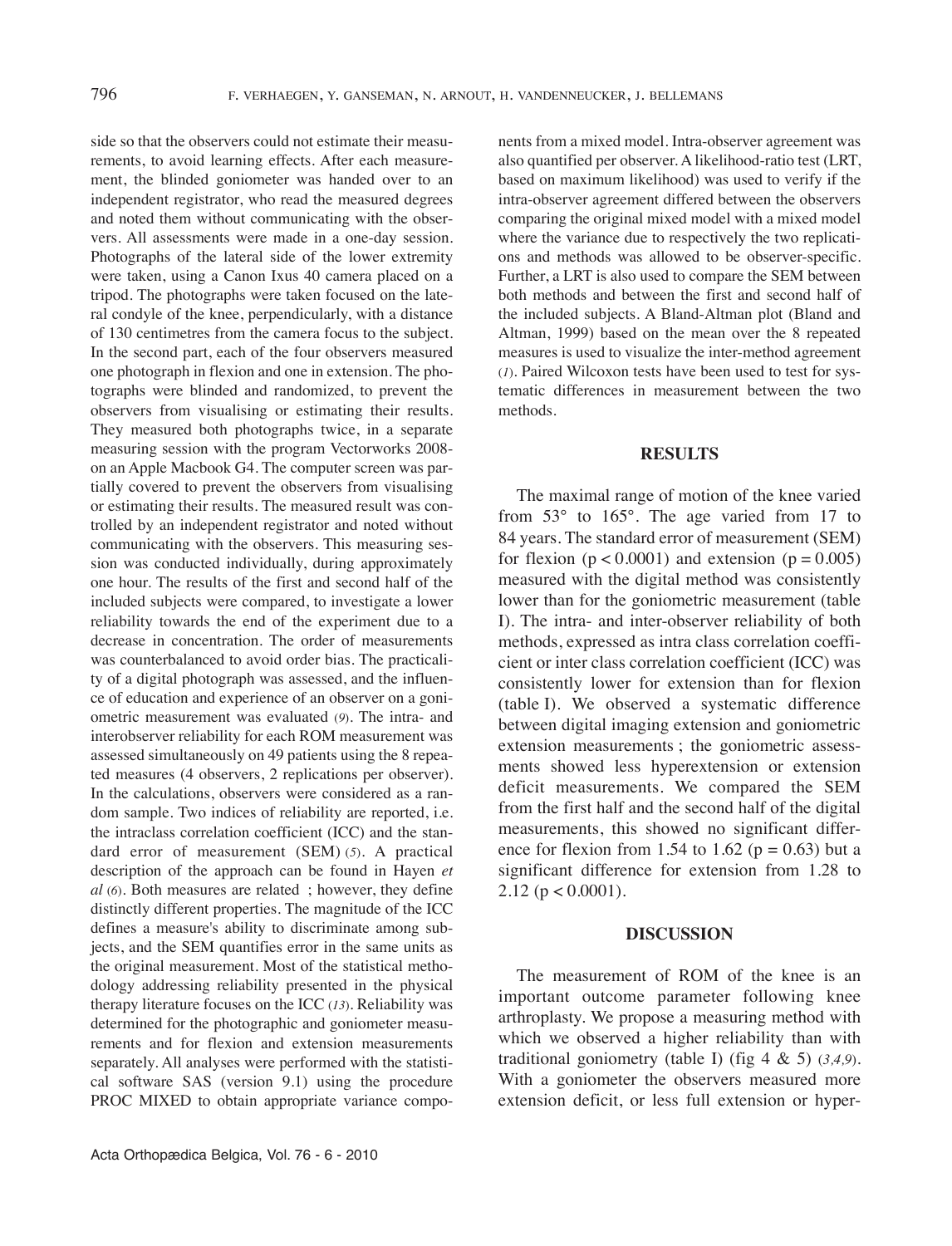|                    | overall | 1     | $\mathcal{L}$ | 3     | $\overline{4}$ | P value |
|--------------------|---------|-------|---------------|-------|----------------|---------|
| gon flex ICC intra | 0.955   | 0.954 | 0.967         | 0.966 | 0.94           |         |
| dig flex ICC intra | 0.993   | 0.992 | 0.994         | 0.99  | 0.994          |         |
| gon flex ICC inter | 0.927   |       |               |       |                |         |
| dig flex ICC inter | 0.966   |       |               |       |                |         |
| gon Flex SEM intr  | 3.28    | 3.85  | 2,71          | 2.83  | 3.53           | < 0.001 |
| dig flex SEM intra | 1.58    | 1.69  | 1.38          | 1.78  | 1.42           | 0.31    |
| gon ext ICC intra  | 0.819   | 0.864 | 0.777         | 0.837 | 0.795          |         |
| dig ext ICC intra  | 0.838   | 0.807 | 0.944         | 0.783 | 0.827          |         |
| gon ext ICC inter  | 0.642   |       |               |       |                |         |
| dig ext ICC inter  | 0.651   |       |               |       |                |         |
| gon ext SEM intra  | 2.13    | 1.74  | 2.28          | 1.99  | 2.44           | 0.0888  |
| dig ext SEM intra  | 1.73    | 1.49  | 0.89          | 1.83  | 2.37           | < 0.001 |

Table I. - Standard error of measurement (SEM) and intra class correlation coefficient (ICC) of goniometric and photographic measurements in flexion and extension. Overall results are shown in the first column, per observer – results can be viewed in the numbered columns. the P-value is shown in the far right column.

Gon : goniometry ; SEM : standard error of measurement ; flex : flexion ; ext : extension ; ICC : intra class correlation coefficient.



 $Fig. 4.$  — Results for extension data. Inter method agreement visualized in Bland-Altman plots, the upper and lower dotted lines indicate the upper and lower limits of agreement. The horizontal axis shows the average extension, the vertical axis shows the difference between goniometric and digital measurements.

extension. The low values of the Intraclass Correlation Coefficients (ICC) for all the extension measurements with both methods are explained by the low variability in this group. The ICC improves however with the digital method, thus showing that goniometry is less reliable in ranking for differences. the higher reliability could be valuable for



 $Fig. 5.$  — Results for flexion data. Inter method agreement visualized in Bland-Altman plots, the upper and lower dotted lines indicate the upper and lower limits of agreement. The horizontal axis shows the average flexion, the vertical axis shows the difference between goniometric and digital measurements.

future research applications. As expected, the intraobserver reliability is consistently higher compared to the inter-observer reliability. The major advantage of digital photographs is that one clinician can measure and re-measure the standardized image at each time. This could be useful in a setting where different clinicians measure the ROM.